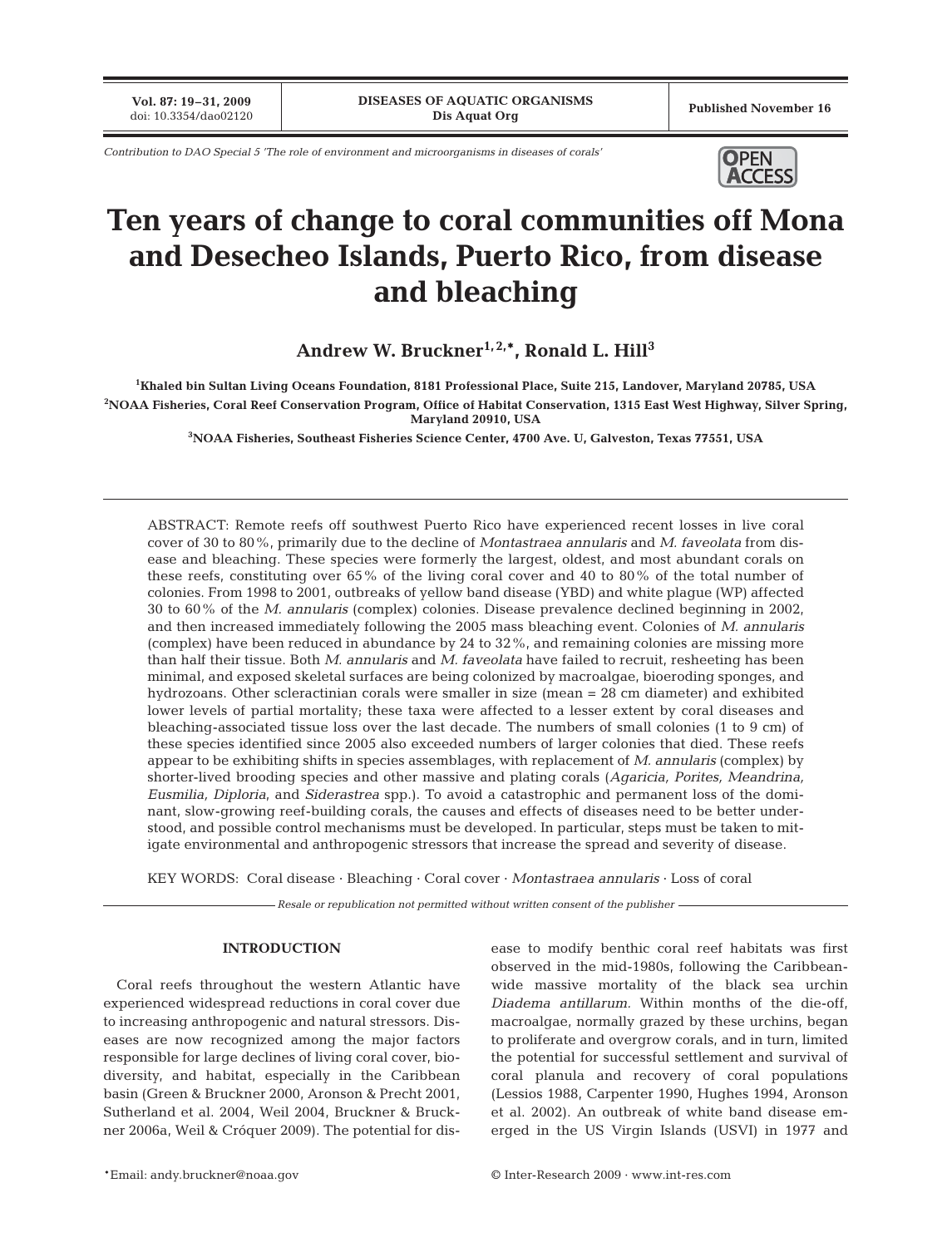spread throughout the Caribbean over a period of about a decade, devastating populations of 2 critical foundation species, *Acropora palmata* and *A. cervicornis* (Bruckner 2003). Losses of Caribbean acroporids and concurrent increases in macroalgae have resulted in the disappearance of the classic coral zonation patterns common on most Caribbean reefs until the late 1970s (Aronson & Precht 2001, Edmunds & Carpenter 2001).

The most important framework corals remaining on western Atlantic reefs today, *Montastraea annularis* (species complex) have also begun to exhibit a conspicuous trend of decline throughout the region due to disease, bleaching, predation, and increased competition by other benthic organisms (Bruckner & Bruckner 2003, 2006a,b, Edmunds & Elahi 2007). These corals are now known to be susceptible to at least 5 major diseases (Weil 2004, Weil & Cróquer 2009), and they often show signs of multiple infections simultaneously (Bruckner & Bruckner 2006a). The prevalence of yellow band disease (YBD) increased dramatically since 1999 on reefs off the western end of Mona Island, and over the next 4 yr it spread throughout the reef system, causing widespread tissue loss to affected *M. annularis* (complex) colonies (Bruckner & Bruckner 2006a). During the summer of 2005, anomalously warm water temperatures and doldrum-like conditions coincided with a Caribbean-wide mass bleaching event that further compromised these corals. In southwest Puerto Rico, extensive bleaching was associated with recordbreaking sea water temperatures; the bleaching event was compounded by intensive outbreaks of white plague (WP) and YBD, with *M. annularis* colonies losing 50 to 60% of their live tissue in some locations (Ballantine et al. 2008). Similar bleaching-related mortality and disease outbreaks were noted off eastern Puerto Rico and the USVI during this period (Miller et al. 2006, Ballantine et al. 2008).

The loss of *Montastraea annularis* (complex) is highly relevant to the persistence of western Atlantic reefs, as these species play a critical role in reef construction and community ecology (Goreau 1959, Knowlton 1992). Their continued existence during periods of increased natural or anthropogenic disturbances will be dependent on both their life history traits and recruitment potential and success (Hughes 1984, 1990). These species form large, long-lived corals that have been dominant on these reefs for millennia (Jackson 1992). They are typically resistant to most physical disturbances, and until recently were thought to be better able to survive periods of adverse conditions than most other species (Johnson et al. 1995). These taxa exhibit numerous characteristics of k-selected species, including low larval recruitment rates, slow growth rates, and development of large

colonies with low rates of whole and partial colony mortality as well as moderate regeneration capabilities (Bak & Engel 1979, Meesters et al. 1996).

*Montastraea annularis* (complex) colonies can be considered 'bet-hedgers': they live for centuries, require many years before first reproduction, and they exhibit some of the lowest larval recruitment rates reported for reef-building corals (Szmant-Froelich 1985). The historical occurrence of large, hundreds of year old colonies of *M. annularis* (complex) and few colonies less than 30 cm in diameter suggests that recruitment events of significance have not occurred among these species in several decades, even though large numbers of gametes are produced on an annual basis. Low recruitment rates were probably less important for the survival of *M. annularis* in the past, however, compared to many of the short-lived brooders such as *Agaricia* and *Porites* spp. (Hughes & Tanner 2000) because of their persistence as mature colonies. *M. annularis* generally recovered well from partial mortality caused by most natural disturbances, and they were successful at forming large, monospecific stands through asexual fission and fragmentation.

The recent emergence of new, extremely virulent diseases and mass bleaching events appear to be unsustainable for these taxa, and recovery from these catastrophic and chronic events may take centuries or longer. For example, WP is an extremely virulent coral disease which causes tissue loss at rates of  $\geq 1$  cm d<sup>-1</sup>, exceeding annual colony growth rates by 10-fold or more (Gladfelter et al. 1978, Richardson et al. 1998, Bruckner & Bruckner 2006a,b). YBD progresses much more slowly  $(1 \text{ cm } \text{mo}^{-1})$ , but the disease persists for prolonged periods (up to 8 yr or more), and it typically manifests in multiple locations, exacerbating the extent of tissue mortality (Bruckner & Bruckner 2006a). Even if these species survive these disease events, partial tissue mortality may cause a regression of colonies to sizes that are below the threshold for successful reproduction (Szmant 1991).

In the present study, factors contributing to longterm changes in coral community structure were examined in 2 offshore locations affected minimally by anthropogenic pollutants and sedimentation. The original hypothesis tested was that changes in rates and extents of coral disease or bleaching could lead to identifiable changes in ecological structure of the reef community. The effects of coral disease and bleaching on the major reef-building corals were followed for 10 to 13 yr within shallow (4 to 25 m depth) forereef locations off Mona and Desecheo Islands, Puerto Rico. Data on the effects of YBD on *Montastraea annularis* (complex) at Mona Island between 1996 and 2004 were summarized in a previous study (Bruckner & Bruckner 2006a); the present study extends that analysis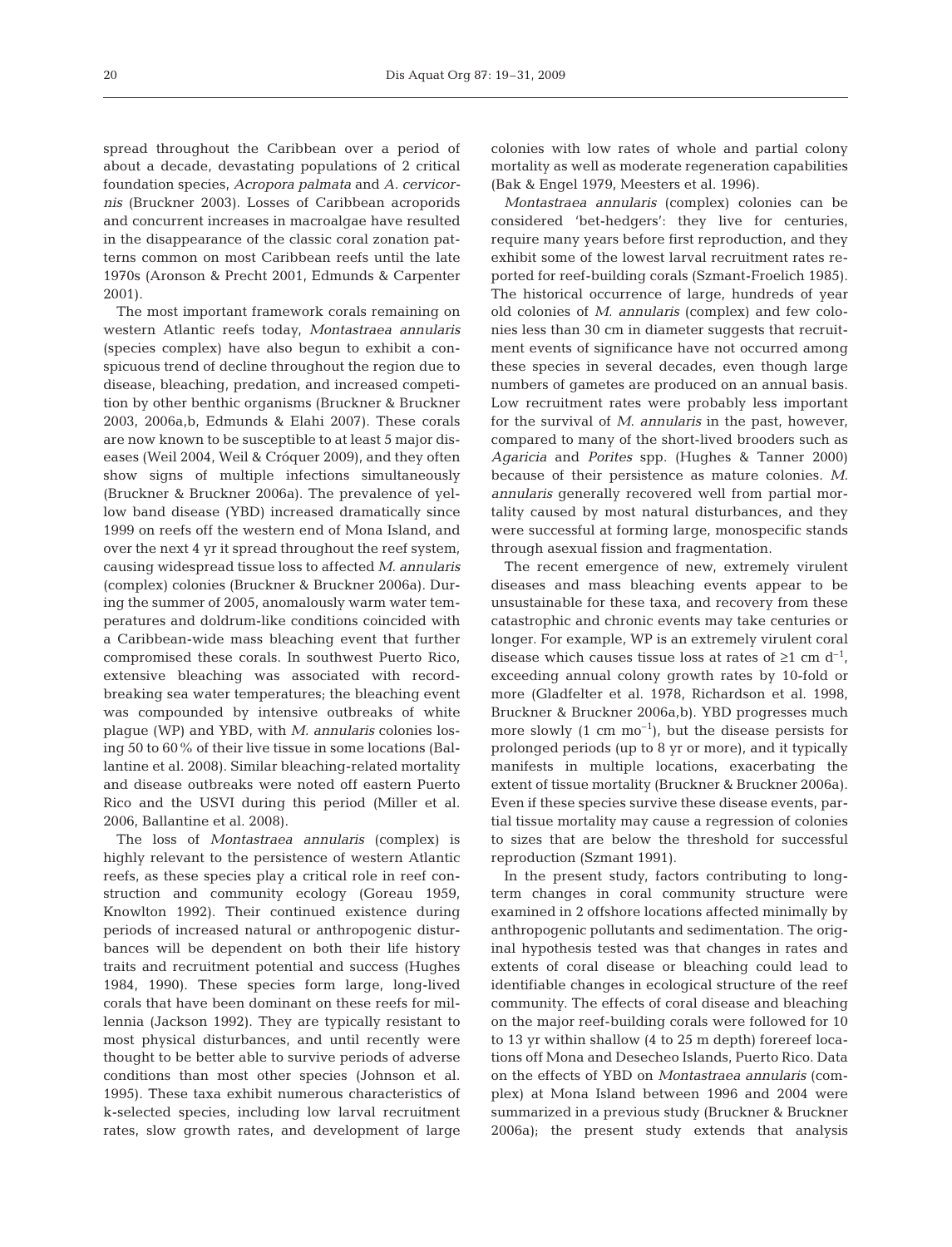through 2008 and broadens the geographic scope. Annual monitoring of permanent stations and additional random transects conducted in 2005, 2006, and 2008 allowed a more detailed assessment of changes in coral cover, species composition, and population demographics for each site, as well as comparisons between offshore (Mona) and nearshore (Desecheo Island) locations. An evaluation of the overall extent of recent losses, the potential for recovery, and some biotic factors affecting the resilience of these communities are also discussed.

## **MATERIALS AND METHODS**

This study combined belt transects  $(1 \times 30 \text{ m})$ , permanent radial plots (10 m radius; 314  $m<sup>2</sup>$  area), and tracking of individual colonies tagged between 1995 and 2008 to evaluate changes in coral species composition, cover, size structure, and extent of partial and whole colony mortality resulting from coral diseases and bleaching. The study sites are located off 2 uninhabited islands with minimal turbidity, sedimentation, and anthropogenic nutrient inputs. These islands have been subjected to intense recreational fishing (SCUBA spear fishing, and hook and line) and subsistence/commercial fishing that has depleted predatory fishes and large herbivores (P. Garcia pers. comm.), although portions of the islands have recently been protected from fishing.

Between 1995 and 2000, paired radial plots  $(n = 18)$ , each 314  $m<sup>2</sup>$  in area, were established at randomly selected sites on 6 reefs off Mona Island (Carmelita North, Carmelita South, Mujeres West, Mujeres Wall, Carabinera [1995], and Pajaros [2000]) and 3 reefs off Desecheo Island (Candyland, Puerto de Botes, and Cable Reef [1999]; Fig. 1). Sites ranged in depth from 4 to 25 m (Table 1). The center of each site was randomly selected by dropping a small flagged fishing weight from a boat at the surface, and permanently marked with an imbedded stainless steel rod. In the initial surveys (1995–1997), all scleractinian corals within each radial plot were counted, recorded to species, and assessed for the presence of disease; no measures of colony size were recorded. Active cases of coral diseases, bleaching, and other signs of recent mortality were recorded annually within each plot (except for 2002), throughout the duration of the study. Total cover of the dominant benthic organisms, recorded to species (for corals) or functional group for other invertebrates (e.g. sponge, gorgonian, or colonial anemone) and algae (filamentous algae, crustose coralline algae, erect coralline algae, and macroalgae), was first determined in 1998 (2000 for Pajaros and 3 sites off Desecheo Island) and reexamined in 2008 using a point intercept method. Cover was estimated from a



Fig. 1. Study sites examined off Mona Island and Desecheo Island, Puerto Rico. (a) Location of study areas in the western Atlantic and location of permanent sites examined off (b) Mona Island and (c) Desecheo Island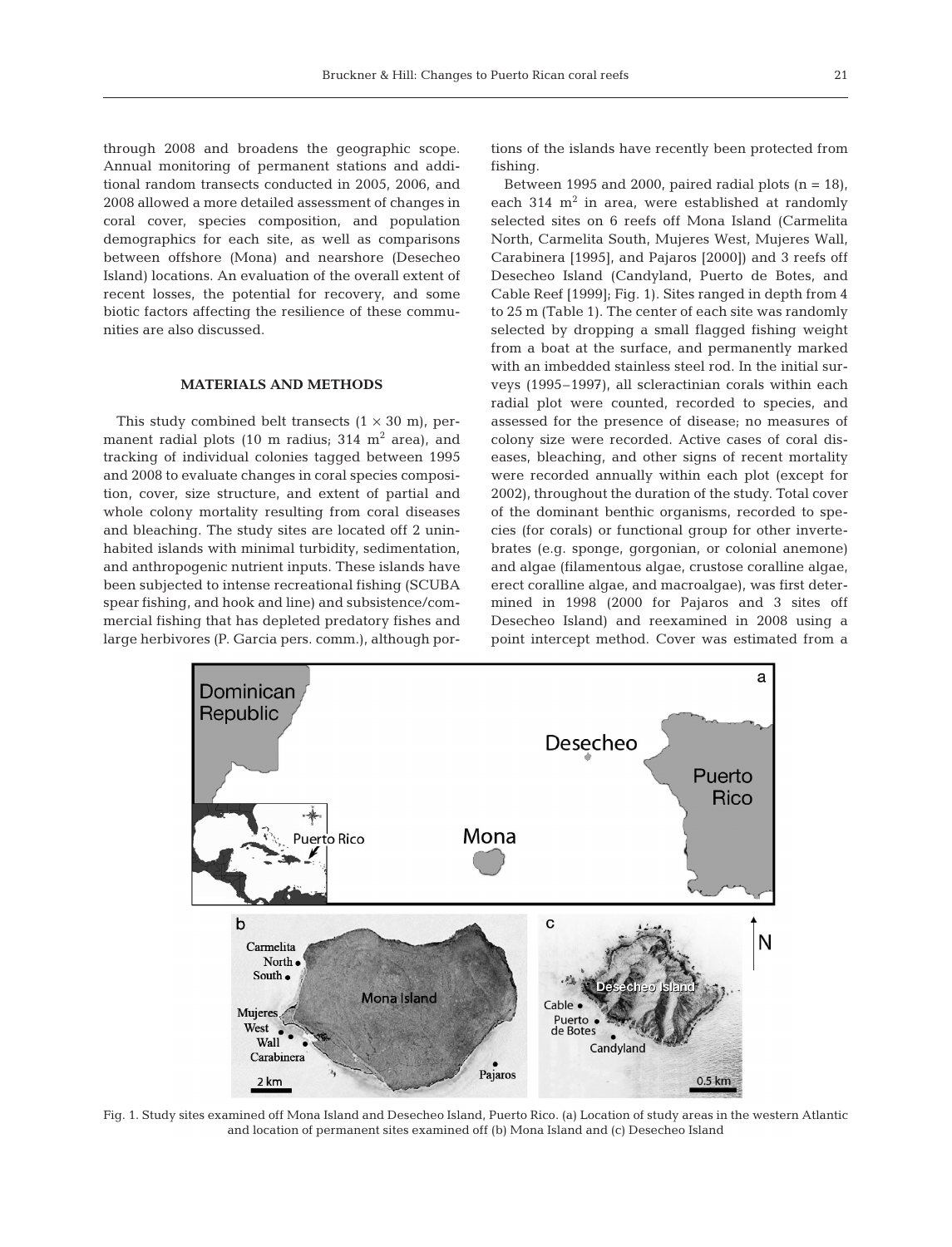| Table 1. Summary of permanent sites examined off Mona (Carmelitas North and South, Mujeres Wall and West, Carabinera, and         |
|-----------------------------------------------------------------------------------------------------------------------------------|
| Pajaros) and Desecheo (Candyland, Cable, and Puerto de Botes) Islands, Puerto Rico. The total number of colonies and percent      |
| loss between first sample date (Mona: 1998; Desecheo: 2000) and 2008 are from two 314 $m2$ permanent radial plots per site pooled |
| for the 3 species of <i>Montastraea annularis</i> (complex) and for all other species                                             |

| <b>Site</b>     | Location           |          | Depth     | No. of <i>M. annularis</i> |      |          | No. of other spp |      |          |
|-----------------|--------------------|----------|-----------|----------------------------|------|----------|------------------|------|----------|
|                 | <sup>o</sup> North | °West    | (m)       | 1998/2000                  | 2008 | $%$ loss | 1998/2000        | 2008 | $%$ loss |
| Carmelita N     | 18.10334           | 67.93641 | $5 - 10$  | 175                        | 126  | 28       | 442              | 439  | 0.7      |
| Carmelita S     | 18.09964           | 67.93825 | $8 - 12$  | 67                         | 49   | 27       | 232              | 222  | 4.3      |
| Mujeres Wall    | 18.07243           | 67.94310 | $18 - 22$ | 191                        | 139  | 26       | 333              | 330  | 0.7      |
| Mujeres West    | 18.07300           | 67.94220 | $16 - 21$ | 193                        | 156  | 19       | 294              | 270  | 8.2      |
| Carabinera      | 18.07194           | 67.93948 | $20 - 25$ | 83                         | 52   | 37       | 161              | 152  | 5.7      |
| Pajaros         | 18.05493           | 67.85987 | $18 - 22$ | 114                        | 105  | 4        | 267              | 264  | 1.0      |
| Mona all        |                    |          |           | 823                        | 627  | 24       | 1729             | 1678 | 3.0      |
| Candyland       | 18.37920           | 67.48386 | $18 - 23$ | 196                        | 134  | 32       | 546              | 539  | 1.0      |
| Cable           | 18.38208           | 67.48818 | $7 - 15$  | 87                         | 69   | 21       | 232              | 229  | 1.4      |
| Puerto de Botes | 18.38089           | 67.48671 | $5 - 18$  | 247                        | 157  | 37       | 187              | 183  | 1.8      |
| Desecheo all    |                    |          |           | 530                        | 359  | 32       | 965              | 951  | 1.5      |

minimum of four 30 m transects per site, with observations taken every 0.5 m (60 points per transect). Transects were extended from the center rod N, S, E, and W, with additional random transects conducted in surrounding areas.

Detailed assessments of coral demographics and condition were first conducted in 1998–1999 (Mona Island sites) and in 2000 (Desecheo Island sites) and repeated in 2008 (all sites) using a modified Atlantic and Gulf Rapid Reef Assessment (AGRRA) protocol (Kramer & Lang 2003). Some of the modifications of this method included an assessment of the size structure of all corals ≥10 cm in diameter within permanent radial plots (314  $\mathrm{m}^{2}$ ), instead of recording observations only along 10 m transects. For each coral ≥10 cm in diameter, data were collected on (1) species and size, including maximum diameter, width (perpendicular to diameter), and height measured with a 1 m bar divided into 1 cm increments, (2) percent of recent and old partial mortality estimated visually for the entire surface of the corallum, (3) causes of recent mortality, if any, recorded as a particular disease, invertebrate or fish predation, algal competition, overgrowth by encrusting invertebrates, or other factor.

The major diseases were identified according to criteria listed for western Atlantic corals in Raymundo et al. (2008). In December 2005, the prevalence and severity of bleaching were evaluated in permanent sites and additional random locations around Mona and Desecheo (n = 13) using belt transects  $(30 \times 1 \text{ m})$ . Colonies were identified to species, measured, and categorized according to a numeric scale of bleaching severity (ranked from 1 to 5). Colonies were identified as being normal (1), pale (2), patchy bleaching (3), mostly bleached (4), and fully bleached (5), and the color patterns were recorded. In addition, irregular

patches of tissue loss initiating within the colony surface (focal lesions) or at the colony margin, adjacent to or within bleached or pale tissue, were identified as bleaching-associated mortality. Although bleaching is a disease, these are often considered separate (but linked) stressors. In this study, the signs and effects of diseases presumed to be microbial in cause (WP and YBD) were very different from bleaching effects. For example, the pattern of tissue loss from bleaching did not progress in a band-like, linear, or radial manner, characteristic of other common western Atlantic diseases; affected tissue was discolored (pale or white), but not in a regular pattern like that observed in YBD (e.g. annular or linear band or round blotch), and there was an absence of a microbial mat. Lesions associated with bleaching also expanded outward in an irregular, random manner, and small patches of tissue could be observed sloughing off the skeleton at the lesion border. For this reason, bleaching and disease were separated when evaluating overall prevalence and effects. Prevalence rates are defined as the total number of corals with active infections observed during a single survey, divided by the total number of corals. Disease incidence refers to the number of new infections observed within a site divided by the total number of corals at that site.

A single colony was defined as the original skeletal surface and the sum of all tissue remnants; individual tissue remnants were not recorded as separate colonies. For lobate colonies of *Montastraea annularis*, a single colony was defined as the total of all lobes (ramets) joined by a single skeleton (genet). When assessing disease prevalence or incidence in these corals, multiple lesions within a single genet were only counted once (e.g. individual genets were observed with 1 to 27 distinct lesions; these were counted as 1 diseased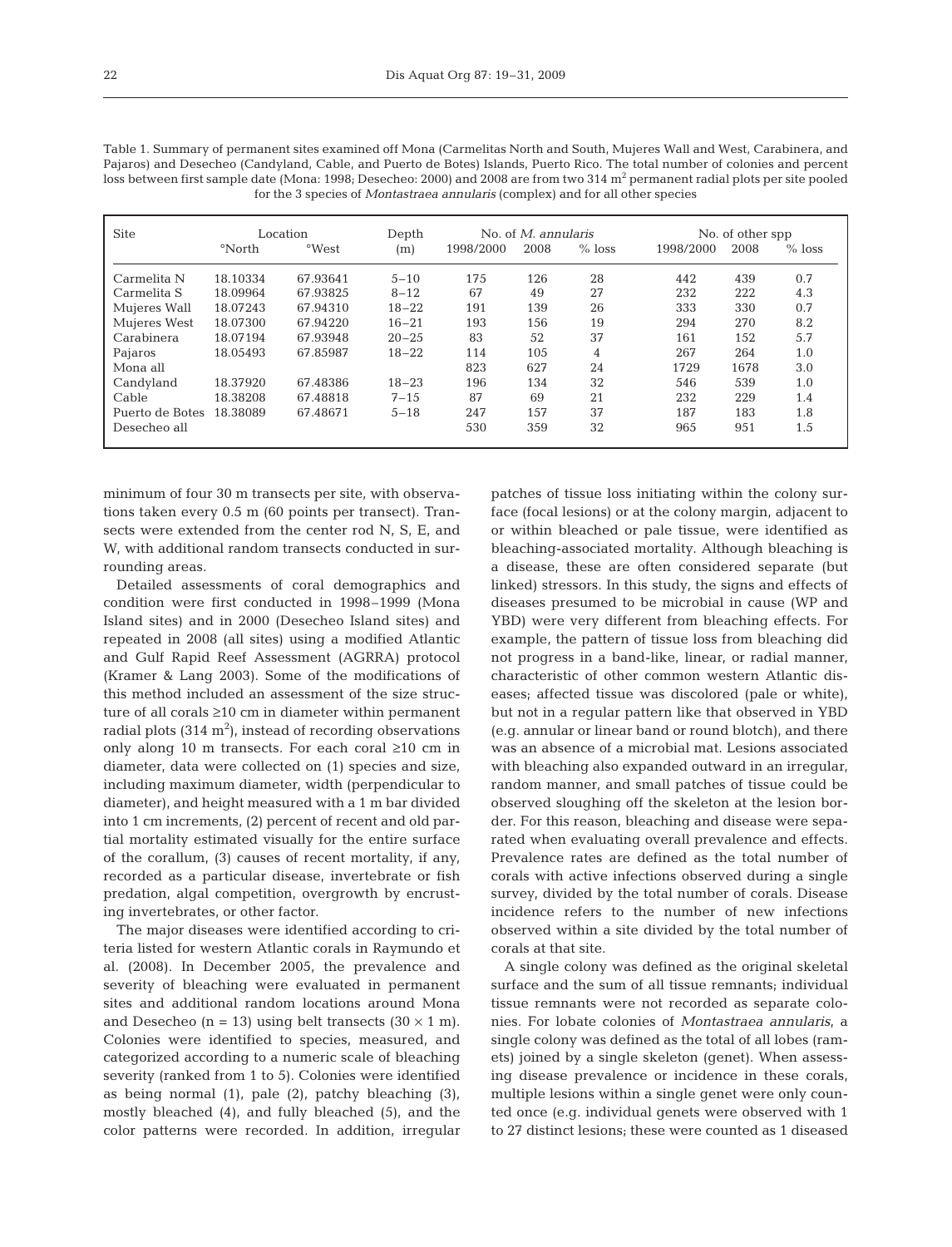coral). While some differences in disease prevalence and susceptibility to bleaching were noted among *M. faveolata, M. annularis*, and *M. franksi*, all data presented in this paper, unless specifically indicated, are pooled (*M. annularis* complex) for simplification. Total numbers of juvenile and sub-adult corals (1–9 cm) were also recorded for each scleractinian coral species capable of attaining a diameter of ≥10 cm within each belt transect  $(30 \times 1 \text{ m})$  conducted in 2008, and also on the surface of tagged colonies of *M. annularis* (complex) that had been identified with YBD between 1995 and 2001. For purposes of this study, species that achieve a minimum diameter of 10 cm were defined as 'reef-building' corals. Taxa not evaluated include *Scolymia, Manicina, Oculina, Favia,* other solitary or ahermatypic corals, and hydrozoan corals. All size and mortality data presented here were collected by A. W. Bruckner to minimize observer variability.

Size structure of corals when the sites were first established (1998–2000) were compared to the size in 2008 for (1) all living corals, (2) corals that lost >80% of their tissue, and (3) dead corals. Changes in size were assessed using (1) the maximum diameter, or (2) an estimate of the surface area of the corallum that could be potentially covered by live tissue, determined from the diameter, width, and height  $(L \times W \times H)$  of the original skeleton (for planar surface area). Tissue loss was estimated visually as a percent of the original planar surface area of the corallum; the area of the colony was multiplied by the percent of living tissue to determine the total amount of remaining live tissue. Comparisons between locations were made using a Student's *t*-test and/or analysis of variance (ANOVA). A Student's *t*test was used to examine differences in size structure between *Montastraea annularis* (complex) and between other coral taxa (all species pooled) in 1998 and 2008, and between Mona and Desecheo. Single or multifactorial ANOVA was used for comparisons among multiple locations and years, and differences in coral composition, cover, and percent partial mortality between reefs and years. A regression analysis was undertaken to evaluate relationships between colony size and mortality. Log-transformation for length measurements and arcsine transformation for percentages were used as necessary prior to analyses to normalize data.

### **RESULTS**

#### **Species composition**

Forereef communities off Mona Island and Desecheo Island contained up to 23 scleractinian coral species (range = 14–23). Overall, 13 dominant species accounted for more than 90% of the total number of colonies. *Montastraea annularis* (complex) was the most abundant taxon at all sites, making up 39% of all colonies (10 cm diameter or larger) overall, and up to 70% in selected sites (Fig. 2). No species extirpations were noted at any site over 10 yr, although the density and abundance of individual taxa varied between time points, and 3 stands of branching corals (*Acropora cervicornis*, *Madracis mirabilis*, and *Porites porites*) adjacent to permanent sites were destroyed by Hurricane Georges (1998). Both *M. faveolata* (36% and 48% reduction in colony numbers, respectively) and *M. annularis* (19% and 20% reduction) sustained the largest losses, and these corals now make up <20% (16% and 19%) of all corals off Mona Island and Desecheo Island (respectively). With the exception of *Colpophyllia natans,* which sustained a 12% loss at Mona Island, all other species showed minimal



Fig. 2. Abundance of the major taxa of reef-building corals off (a) Mona Island and (b) Desecheo Island in 1998/2000 (white bars) and in 2008 (black bars). Dominant species include *Montastraea faveolata* (Mf), *M. annularis* (Ma), *M. franksi* (Mfr), *M. cavernosa* (Mc), *Siderastrea siderea* (Ss), *Diploria* spp. (Dip), *Colpophyllia natans* (Cn), *Meandrina meandrites* (Mm), *Agaricia* spp. (Aga), *Porites astreoides* (Pa), *P. porites* (Pp), and *Eusmilia fastigiata* (Ef), with up to 9 additional species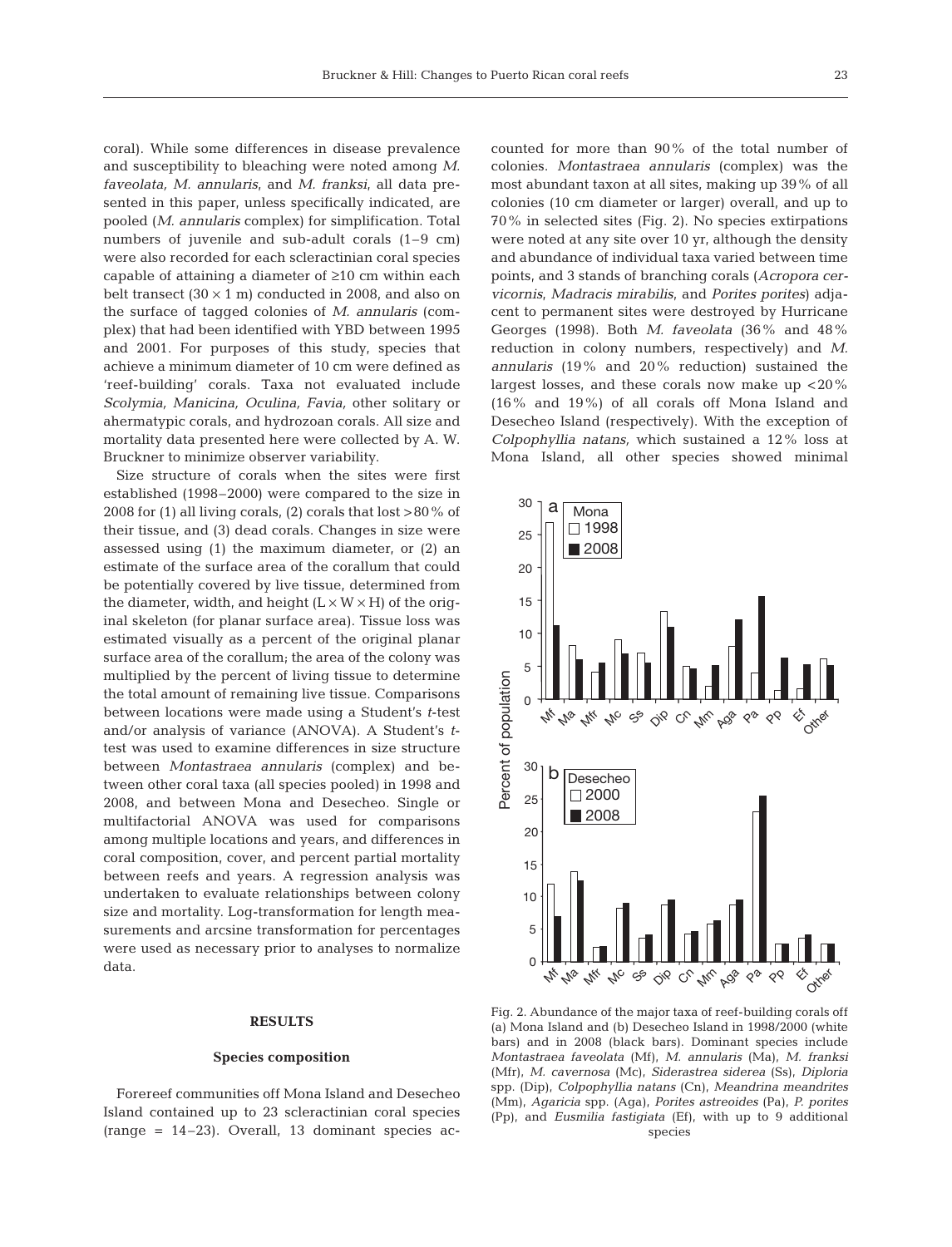declines or slight increases, with a net reduction of colonies 10 cm or larger in diameter (all species except *M. annularis* complex pooled) of 3% at Mona and 1.5% at Desecheo (Table 1, Fig. 2).

#### **Coral cover**

The percent cover of corals declined significantly over the duration of the study at all sites from  $49 \pm$ 17.5% (mean  $\pm$  1 SE) to 18.8  $\pm$  5.6% in 2008 (Fig. 3). *Montastraea annularis* (complex) covered more of the benthos than any other coral taxon in 1998, with a mean cover at all sites off Mona of  $32 \pm 15$ %. Cover of *M. annularis* (complex) was higher on reefs off Desecheo Island (47  $\pm$  19%) at the beginning of the study, but these differences were not significant (*t*-test,  $t = 1.75$ ,  $p = 0.11$ ) due to considerable variation between permanent sites. In 2008, remaining live cover of *M. annularis* (complex) ranged from 0 to 14%, with significantly larger declines off Desecheo Island (95%



Fig. 3. Percent of living coral cover within (a) 6 permanent sites off Mona and (b) 3 sites off Desecheo Island shown for *Montastraea annularis* (complex) in 1998/2000 (white bar) and 2008 (black bar) and for other species (pooled) in 1998/2000 (light grey bars) and 2008 (dark grey bars). Ma, Mf, Mfr: for abbreviations see Fig. 2

loss of live *M. annularis* cover versus 78% decline off Mona Island;  $t = 3.26$ ,  $p = 0.01$ ). One site off Mona (Pajaros) that had the lowest cover of *M. annularis* (complex) in 2000 (mean =  $16.5 \pm 9.5\%$ ), sustained the lowest amount of mortality overall (47% reduction of *M. annularis* [complex] cover between 2000 and 2008). All other species (pooled) showed small, non-significant declines in cover (*t*-test,  $t = 1.7$ ,  $p = 0.06$ ) between 2000 and 2008 (mean loss =  $3.6 \pm 3.7\%$ ), and certain taxa (e.g. *Diploria*, *Porites*, and *Agaricia*) exhibited minor increases in living cover within some sites.

#### **Population demographics**

Large changes in the size frequency distribution and extent of partial mortality were observed among *Montastraea annularis* (complex) populations between 1998 and 2008, while the size structure of other taxa was similar at the beginning and end of the study. Although both small (<20 cm diameter) and large (>100 cm) colonies of *M. annularis* (complex) were measured during all surveys, there were significant differences in sizes of colonies that were live (mean = 62 cm diameter), nearly dead (80–99% partial mortality, mean =  $118$  cm), and completely dead (mean = 92 cm; ANOVA, *F* = 17.9, p < 0.001). The total planar surface area of living tissue on skeletal surfaces of surviving colonies also showed significant declines compared to that observed in 1998 or 2000  $(t = 7.5, p < 0.01)$ due to partial mortality affecting medium and large colonies (mean loss =  $55 \pm 2.19\%$ ) and an increase in the number of colonies with small (<10 cm diameter) tissue remnants (Fig. 4). The extent of partial mortality was correlated with size for *M. annularis* (complex)  $(r^2 = 0.45 - 0.56, p < 0.001)$ , but not for other species  $(r^2 =$  $0.09-0.1$ ,  $p > 0.1$ ; Fig. 5). All other species (pooled species >9 cm diameter) exhibited minor, non-significant changes in size structure (mean = 28.8 cm diameter in 2000 versus 28.4 cm in 2008, *t* = 1.64, p = 0.7), although there was an increase in the number of juveniles in the smallest measured size classes (1–9 cm). At sites off Mona, these species had a much lower percentage partial mortality  $(16.8 \pm 1.0\%)$  than *M. annularis* (complex), with similar values recorded a decade earlier. The percent partial mortality for surviving colonies of *M. annularis* complex (mean =  $59 \pm 2.9\%$ ) and other species (26  $\pm$  1.9%) was slightly higher off Desecheo Island in 2008 (Fig. 5b).

#### **Biotic stressors**

The main factors contributing to partial and whole colony mortality were outbreaks of YBD (Fig. 6a,b) and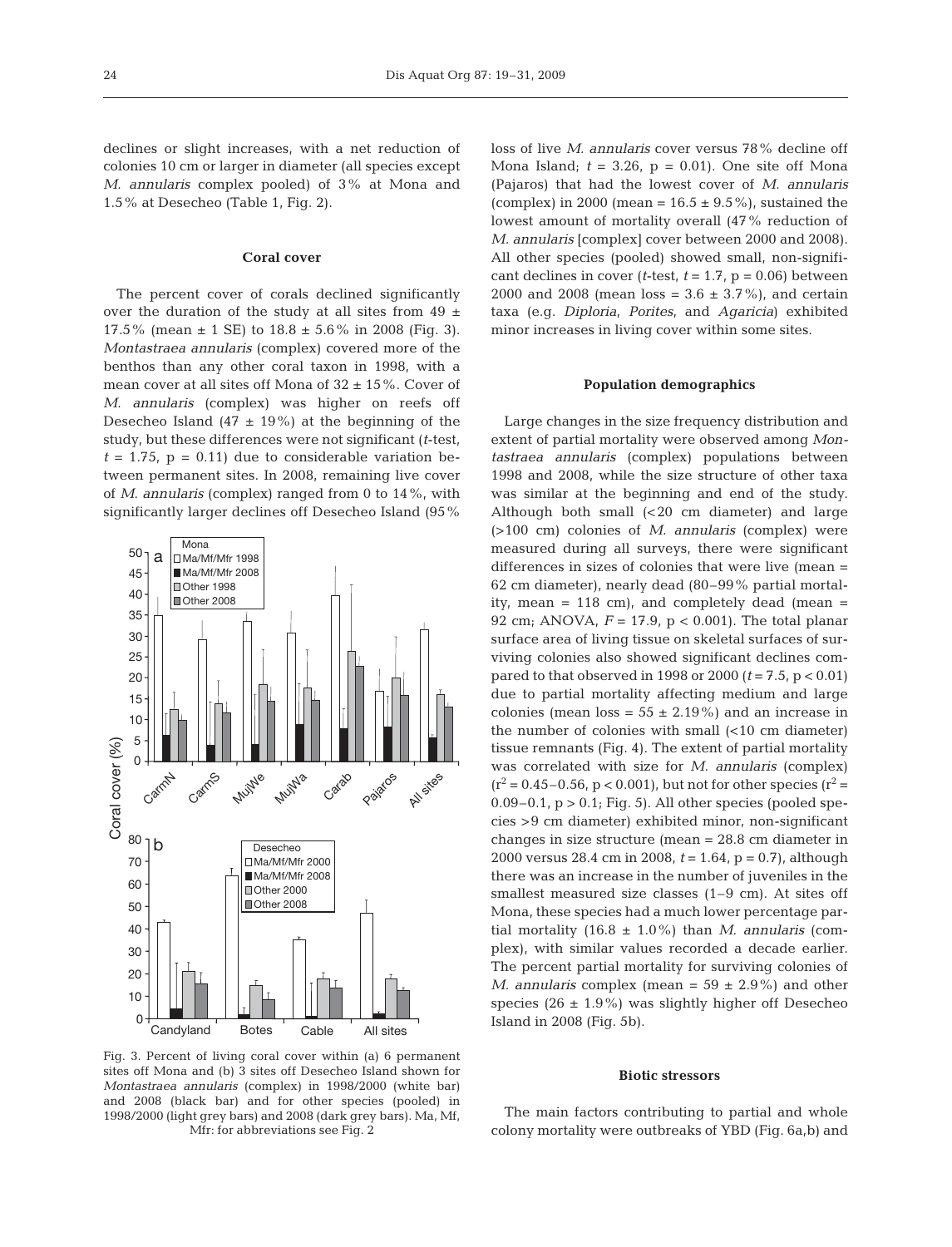WP (Fig. 6c,d), and bleaching-associated mortality in 2005/2006. Other diseases (e.g. black band disease [BBD], dark spots disease, white band disease), previous bleaching events (1995, 1998), gastropod and fish corallivory, damselfish algal lawns, and overgrowth of



Fig. 4. Change in the size structure of corals on (a,b) Mona Island and (c,d) Desecheo Island reefs (all sites pooled). Each stacked bar illustrates the total percent of the population in a particular size class (maximum diameter) divided into live corals (black bars), corals that were nearly dead (grey bars), and completely dead corals (white bars) for (a,c) *Montastraea annularis* (complex; for abbreviations see Fig. 2) and (b,d) other corals (pooled species)



Fig. 5. Relationship between size (maximum diameter) and extent of partial mortality for *Montastraea annularis* (complex; for abbbreviations see Fig. 2) (black squares) and other species (white diamonds or triangles) in 2008 divided into 14 size classes at (a) Mona Island and (b) Desecheo Island

corals by competitive sponges, hydrozoans, gorgonians, tunicates, and macroalgae were present but uncommon (<1% of all corals), except for isolated outbreaks of BBD (Fig. 6e,f) and seasonal blooms of macroalgae and cyanobacteria.

Chronic YBD infections caused extensive tissue loss to *Montastraea annularis* and *M. faveolata*. This disease was first documented in 1996 off the northwestern end of Mona Island (Carmelita), and in 1999 off Desecheo Island (Candyland), with up to 52% of all colonies in a single site showing active signs of YBD at 1 time. The incidence of YBD (number of new infections) increased within individual sites for up to 3 yr after it first emerged, and YBD infections progressively spread to neighboring reefs. While YBD incidence declined between 2001 and 2005, affected colonies showed signs of YBD for 5 to 8 yr, and new centers of infection continued to appear on these colonies, until most or all of their tissue was eliminated. A second outbreak of YBD began in December 2005, as colonies began recovering from the 2005 bleaching event (Fig. 6a,b). In addition to a reappearance of YBD on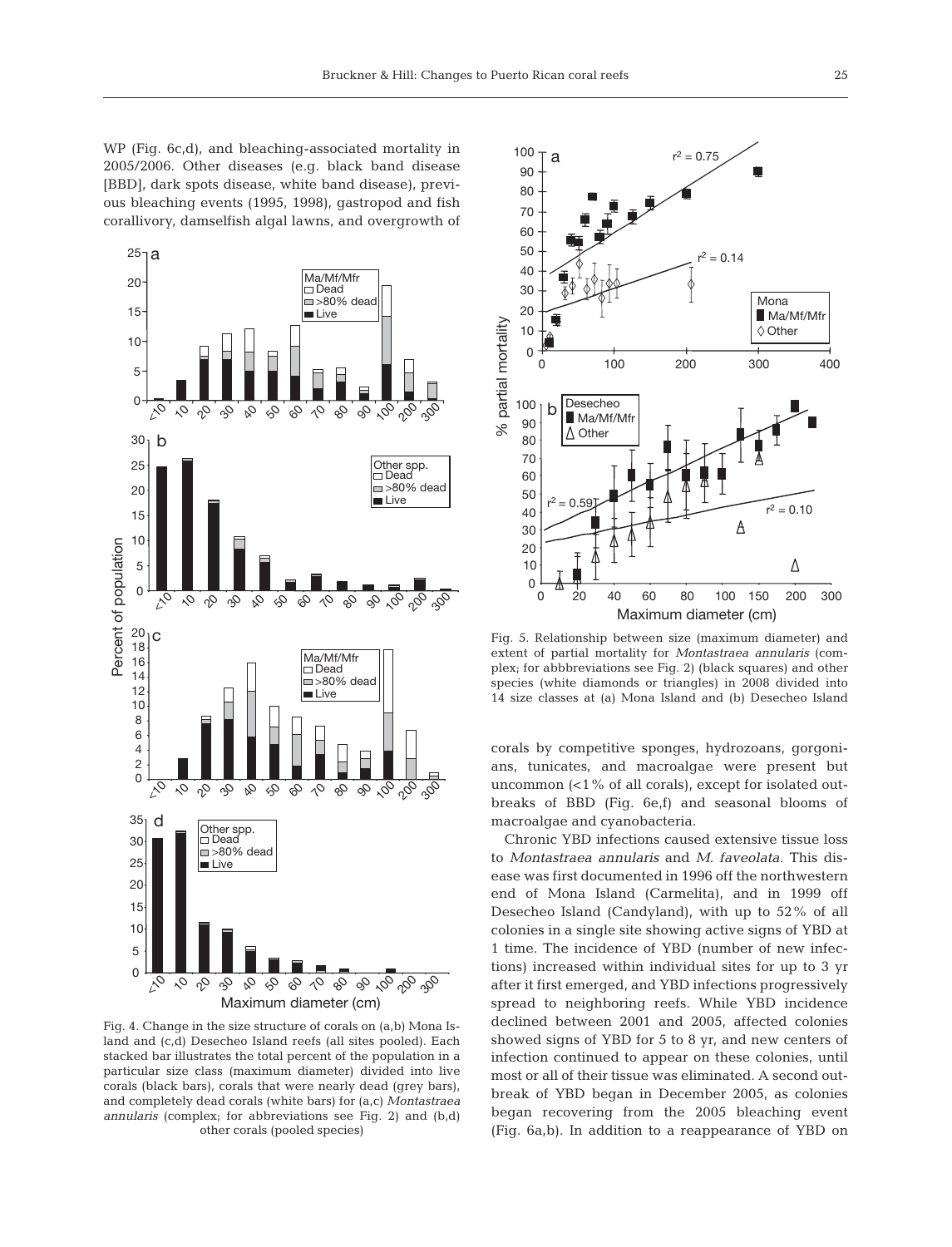

Fig. 6. Percent of the population affected by diseases from 1996 to Feb 2008 for reefs off Mona Island (left) and Desecheo Island (right). (a,b) Prevalence (active infections, black squares) and incidence (new infections, open diamonds) of yellow band disease (YBD) for colonies of *Montastraea annularis* (complex; for abbreviations see Fig. 2). (c,d) Prevalence of white plague (WP) among all species (black diamonds), *M. annularis* complex (open squares), and other species (open triangles). (e,f) Prevalence of black band disease (BBD). Symbols as shown for WP

colonies in remission, the largest number of new cases occurred at Pajaros, a site at the eastern end of Mona that remained relatively free of disease until 2005 (Fig. 7).

WP emerged on these reefs in 1999. A total of 21 species of corals have been affected, with the highest prevalence recorded on *Montastraea annularis* (complex), followed by *Diploria, Dichocoenia,* and *Colpophyllia* spp. Although low levels of WP were noted during most surveys since 2000, WP prevalence was highest during 2004, and immediately following the 2005 bleaching event (Fig. 6c,d). Surviving *M. annularis* and *M. faveolata* colonies were affected most severely, with prevalence rates of up to 12% (Fig. 6c,d).

Mass bleaching was observed in Mona sites during 1995, 1998, and 2005, and during 1998 and 2005 in Desecheo (no data for 1995). There was little direct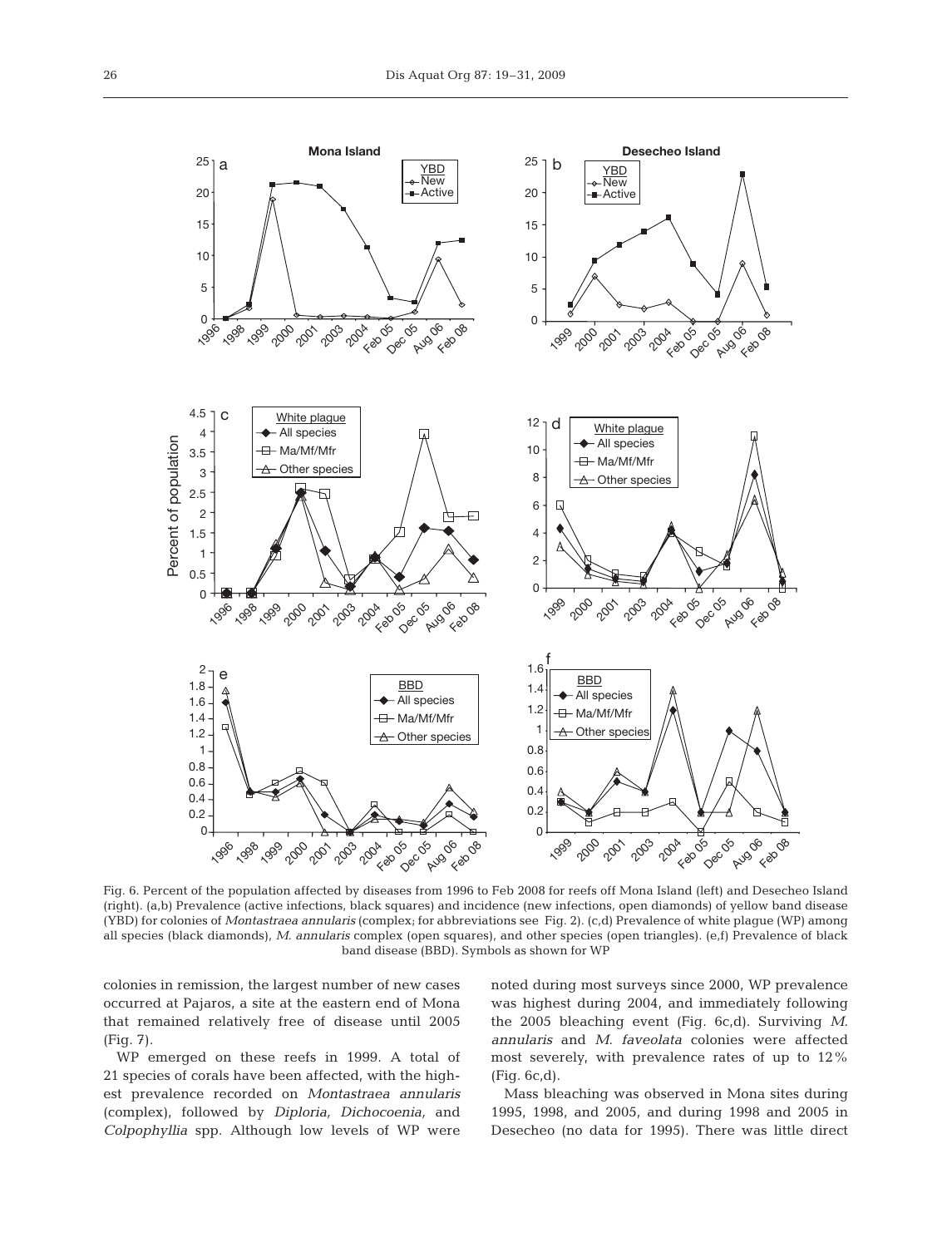

Fig. 7. *Montastraea annularis* (complex). Patterns of spread of YBD throughout Mona Island reefs. Data are pooled for all sites off Carmelita (white bars), Mujeres (light grey bars), Carabinera (dark grey bars), and Pajaros (black bars)

mortality associated with the 1995 and 1998 events, and corals appeared normal during post-bleaching surveys in August 1996 and May 1999. In 2005, extensive bleaching was observed following 10 wk of higher than normal water temperatures (30–32°C). In December 2005, 58% of all corals at Mona sites and 53% at Desecheo were still mostly or fully bleached (Fig. 8). The severity of bleaching (ranked from 1 to 5) was correlated with size  $(r^2 = 0.42)$ , with no bleaching (rank = 1) observed in most small colonies (<20 cm) at Mona (66%) and Desecheo (73%), and most larger colonies (>50 cm; 92% and 96%, respectively) were fully bleached (Fig. 8c). Some differences in susceptibility were also observed among taxa (Fig. 8d), with a high degree of resistance observed in *Porites astreoides* (87%), *Stephanocoenia intersepta* (81%), *Eusmilia fastigiata* (74%), *Meandrina meandrites* (66%), and *Dendrogyra cylindricus* (64%), while normal, fully pigmented colonies of *Montastraea annularis* (complex) were rarely (<5%) observed; colonies were mostly bleached (58%; white to very light yellow), although many (38%) had begun to regain coloration (light brown patches or edges).

A number of bleached colonies (10 to 40%, depending on species), including corals that had begun regaining coloration, began exhibiting irregular patches of tissue loss by December 2005. Progressive tissue loss was still ongoing in August 2006, especially among *Montastraea faveolata*. During these surveys, extensive tissue loss was documented that had occurred over the previous 6 mo, which was attributed to both bleaching and disease. Separating the overall loss of tissue from disease versus bleaching was not possible using the methods applied in this study, mainly because each survey represents a single point in time. These surveys allow an assessment of the total amount of recent mortality at the time of the survey, and whether it is due to disease or bleaching, but not the



Fig. 8. Extent of bleaching on reefs off Mona and Desecheo Islands in 2005. Total percent of colonies (pooled species) that were not bleached (black bars), pale or mottled (white bars), and fully bleached (grey bars) separated into 13 size classes for (a) Mona and (b) Desecheo. (c) Bleaching severity on a scale of 1 to 5 for each of 13 size classes, where 1 = normal coloration and  $5 =$  fully bleached (white; mean  $\pm 1$  SE). (d) Total percent of colonies that were unbleached (black bars), pale (white bars) and bleached (grey bars) for the 17 dominant genera and 9 other species (other). Cn, Pa, Pp, Ef, Mf, Mc, Ma, Ss: as in Fig. 2. Aa: *Agaricia agaricites*; Dl: *Diploria labyrinthiformis*; Ds: *Diploria strigosa*; Dst: *Dichocoenia stokesii*; Dc: *Dendrogyra cylindricus*; Mm: *Meandrina meandrites*; Mad: *Madracis* spp.; Si: *Stephanocoenia intersepta*; Mycet: *Mycetophyllia* spp.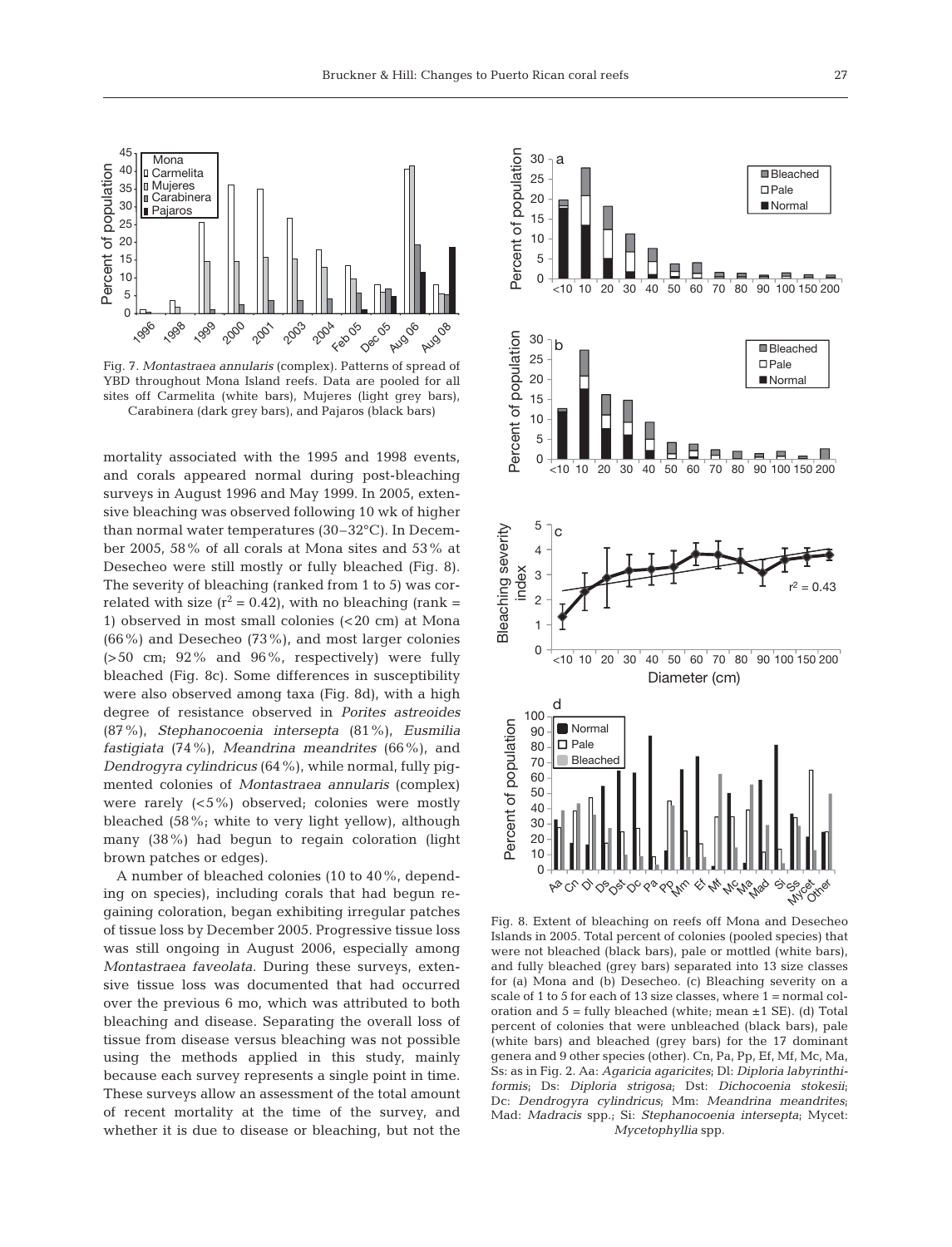amount caused by disease versus bleaching over the duration of the tissue loss event (approximately 6 mo) without examining sites more frequently (e.g. weekly to monthly). In tagged colonies, however, the overall extent of tissue loss from a particular disease can be estimated during periods without major bleaching events if the disease remains active between survey periods.

## **Patterns of recovery**

As many of the larger, older colonies of *Montastraea annularis* (complex) continued to shrink in size, new substrata became available for colonization. Much of the available space was occupied by macroalgae (mean = 26.8% cover, mostly *Dictyota* and *Lobophora* spp.) and sponges (mean  $= 7.2\%$  cover, up to 30 % at individual sites; mostly *Cliona* spp. off Mona and *Neofibularia* spp. off Desecheo) in 2008. These sponges appear to be inhibiting resheeting of tissue remnants over exposed skeletal surfaces, and they are continuing to advance across the colony, slowly overgrowing remaining tissue. There has also been patchy recruitment of scleractinian corals onto reef substrata and dead coral skeletons, especially *Agaricia, Porites, Diploria, Eusmilia, Meandrina, Siderastrea*, and *M. cavernosa.* Over the duration of the study, however, no recruits of *M. annularis* (complex) were identified (Fig. 9).

#### **DISCUSSION**

Coral reefs throughout the western Atlantic have been dramatically altered over the past 3 decades. Localized human impacts, such as overfishing, pollution, and sed-



Fig. 9. Mean number of juvenile corals per square meter for Mona (black bars) and Desecheo (white bars). The standard error reflects the variation between sites. Coral taxon abbreviations as in Figs. 2 & 8

imentation, are considered the primary factors responsible for coral losses off populated islands, and there is growing evidence that these stressors may exacerbate the occurrence, virulence, and effects of natural stressors such as disease and bleaching (Harvell et al. 2002). Declines in coral abundances and cover have been well documented in nearshore locations, but less research has been conducted on remote, deepwater, and offshore reefs. This study provides evidence that coral diseases and bleaching can be major factors responsible for coral losses in remote locations, even in the absence of most direct and indirect human influences.

On reefs off Mona Island and Desecheo Island, unprecedented coral losses of some of the most hardy, long-lived species were documented over the last decade (Bruckner & Bruckner 2006a). Many of the more sensitive species (e.g. acroporids) have shown increasing trends of decline off Mona Island, primarily due to white band disease, increased corallivory, and hurricane effects (Bruckner & Bruckner 2006c), but these species could recover fairly quickly through rapid growth rates and propagation through fragmentation. The rapid and near complete loss of *Montastraea annularis* (complex) at these sites is of much greater concern, at least in ecological time frames, as these corals are much older and slower growing, and they appear to be less resilient to potential future changes. In particular, these corals appear to be highly vulnerable to climate change, especially effects of bleaching and several newly emergent and highly virulent coral diseases.

YBD has become particularly insidious, with outbreaks affecting 18 to 91% of the *Montastraea* colonies in reefs throughout the western Atlantic, including sites in Panama, the Netherland Antilles, Colombia, Mexico, Puerto Rico, Venezuela, and other locations (Santavy et al. 1999, Cervino et al. 2001, Bruckner & Bruckner 2003, 2006b, Gil-Agudelo et al. 2004, Jordán-Dahlgren & Rodríguez-Martínez 2004, Weil & Cróquer 2009). On reefs off Mona Island, YBD was the most prevalent disease, and it caused more tissue loss to *Montastraea annularis* (complex) than any other factor (Bruckner & Bruckner 2006a). Even though rates of mortality were very slow  $( $1 \text{ cm} \text{ mo}^{-1}$ ), affected colo$ nies experienced slow, progressive mortality from YBD for up to a decade, until the colony died. WP was also locally important, causing an unusually rapid rate of tissue loss (up to  $1-10$  cm  $d^{-1}$ ), and affecting a high number of species, especially during outbreaks observed in 1998–1999 and 2005. In addition to YBD and WP, *M. annularis* (complex) is reported to be susceptible to at least 4 other diseases (Weil 2004, Weil & Cróquer 2009), and in this study, individual colonies were observed with YBD, WP, BBD, and dark spots disease at the same time. While colonies showed a slow pro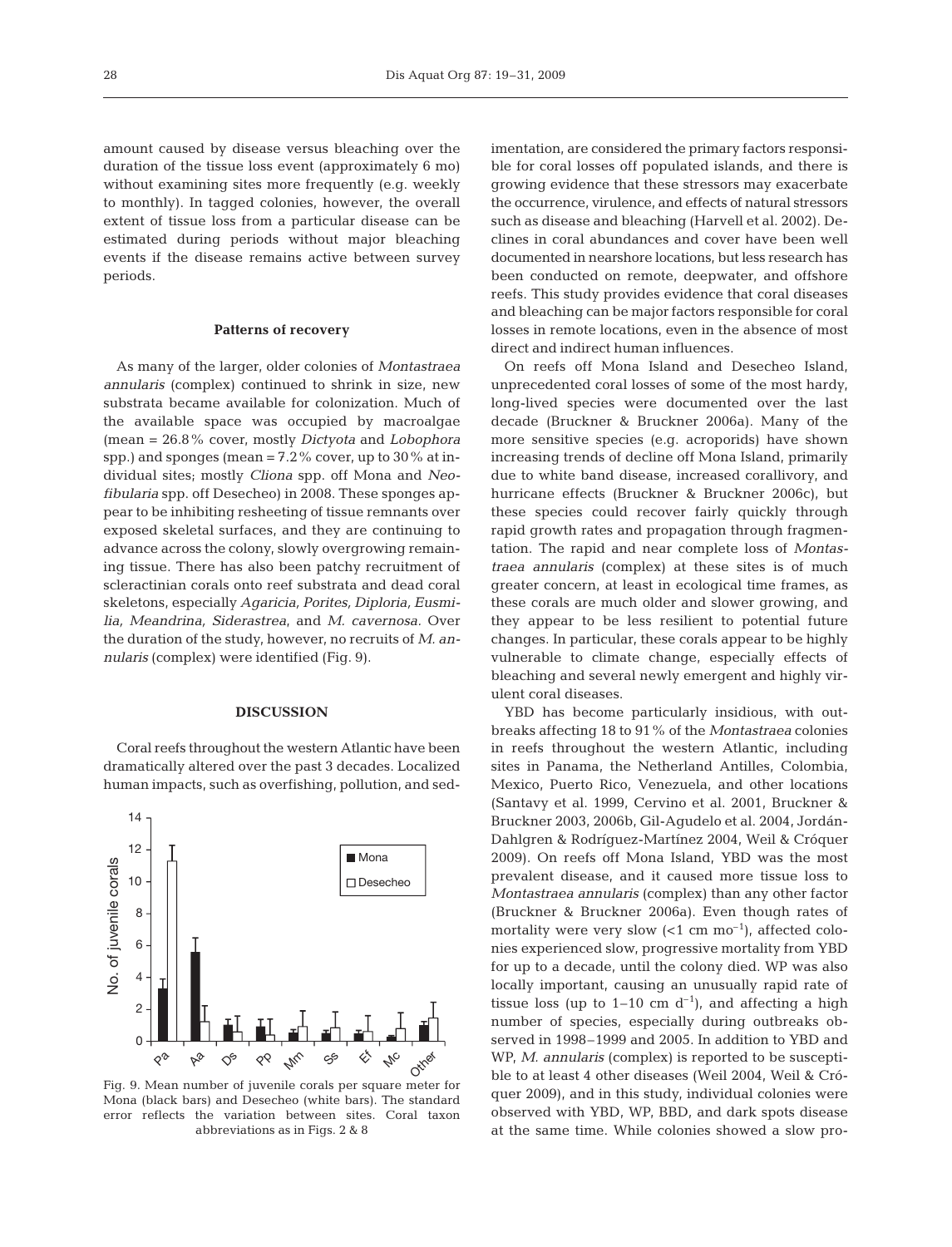gressive decline from disease (Bruckner & Bruckner 2006a), losses accelerated during and immediately following the 2005 bleaching event, with extensive bleaching-associated tissue loss and a reemergence of several diseases, similar to that observed in other sites off Puerto Rico and the USVI (Miller et al. 2006, Ballantine et al. 2008, Rogers et al. 2008).

The modular life form and the ability for colonies to survive with partial mortality has been suggested to provide *Montastraea annularis* (complex) with the ability to respond rapidly to environmental and human disturbances. The high densities of large colonies of *M. annularis* (complex) observed throughout the Caribbean suggest that, at least until recently, these species were less susceptible to the stressors that contributed to the demise of other species, including physical disturbance, bleaching, disease, and predation (Bythell et al. 1993). These corals are reported to be extremely robust and resistant to the effects of all but the most severe storms and hurricanes (Stoddart 1963, Woodley et al. 1981, Bythell et al. 2000). Even though columnar lobate *M. annularis* colonies are frequently fragmented during storms, damaged colonies exhibit high rates of healing and survival when compared to other corals (Bak & Engel 1979). Their greater surface area may also make them more vulnerable to disturbance and damage, yet the capacity for regeneration is positively correlated with increasing body size (Bythell et al. 1993, Meesters et al. 1996, Bak & Meesters 1998), which may be a reason why these corals were historically able to achieve and maintain an unusually large colony size. Nevertheless, the ability to resheet is dependent on the size of the lesion, and it may be prevented if other competitors settle on exposed skeletal surfaces or other stressors compromise tissue isolates. In this study, remnant patches of tissue failed to spread over denuded colony surfaces, and tissue isolates continue to shrink in size as a result of post-bleaching mortality and disease outbreaks, damselfish algal lawns, overgrowth by clionid sponges and other invertebrates, and colonization of adjacent skeletal surfaces by dense mats of macroalgae and cyanobacteria. The exposed skeletal surfaces of these corals have also been colonized by crustose coralline algae, and many important reef-building genera have recruited onto dead coral, including *Eusmilia, Porites, Agaricia, Diploria*, and *Colphophyllia,* but not *M. annularis* (complex).

The main influences to these reefs over the duration of the study included coral disease outbreaks and mass bleaching events. These stressors are resulting in the progressive elimination of *Montastraea annularis* (complex), the dominant long-lived broadcast spawners that have been historically considered the most important structural framework corals. The unusually fast spreading rates of WP, along with an unusually

long, but slow sustained tissue loss from YBD, appear to be causing impaired skeletal growth and diminished reproductive output (Bruckner & Bruckner 2006a, Weil et al. 2006). Continued tissue loss and fission may further reduce the reproductive potential of these colonies as the colony diverts more energy to maintenance, increasing the proportion of small, non-breeding colonies in the population. Disease outbreaks and bleaching events are expected to continue to increase under varying scenarios of climate change (Harvell et al. 2002, McClanahan et al. 2002), and unless factors and processes that enhance the resilience of reefs to climate change, it is likely that these corals will continue their decline, and they may be replaced by other species, including non-reef-building organisms. While the physical structure provided by *M. annularis* (complex) may remain intact for many decades, denuded colony surfaces, especially off Mona Island, are being rapidly colonized by bioeroding sponges (e.g. *Cliona* spp.) which is speeding up the dissolution and breakdown of the reef framework. Concurrently, there is an increase in juvenile corals of other species, and existing colonies of these species are being less affected by current influences (disease and bleaching), suggesting that they may be more resilient. Some of the long-term consequences of this could include a permanent change towards reefs with lower topographic relief and reduced rates of accretion, along with a shift from long-lived massive corals to a dominance by shortlived submassive, branching and plating corals and other non-reef-building early colonizers including gorgonians, colonial anemones, and fleshy algae.

*Acknowledgements.* Support for this project was provided by the NOAA Coral Reef Conservation Program (2003–2008), Earthwatch (1999–2001), University of Puerto Rico (UPR) Department of Marine Sciences, and NOAA Fisheries Office of Habitat Conservation. We are grateful for the in-water assistance provided by R. Bruckner, E. Borneman, M. Scharer, M. Nemeth, K. Kilfoyle, and numerous UPR graduate students and Earthwatch volunteers. Special thanks to P. Garcia and Mona Aquatics for logistical support and the Department of Natural and Environmental Resources (DNER) for assistance with lodging and other needs while on Mona Island. Three anonymous reviewers provided detailed comments that greatly improved this manuscript. Research was conducted under permits from the Puerto Rico DNER (07-1C-009).

## LITERATURE CITED

- ▶ Aronson RB, Precht WF (2001) White-band disease and the changing face of Caribbean coral reefs. Hydrobiologia 460:25–38
	- Aronson RB, MacIntyre IG, Precht WF, Murdoch TJT, Wapnick CN (2002) The expanding scale of turnover events on coral reefs in Belize. Ecol Monogr 72:233–249
- ▶ Bak RPM, Engel MS (1979) Distribution, abundance and survival of juvenile hermatypic corals (Scleractinia) and the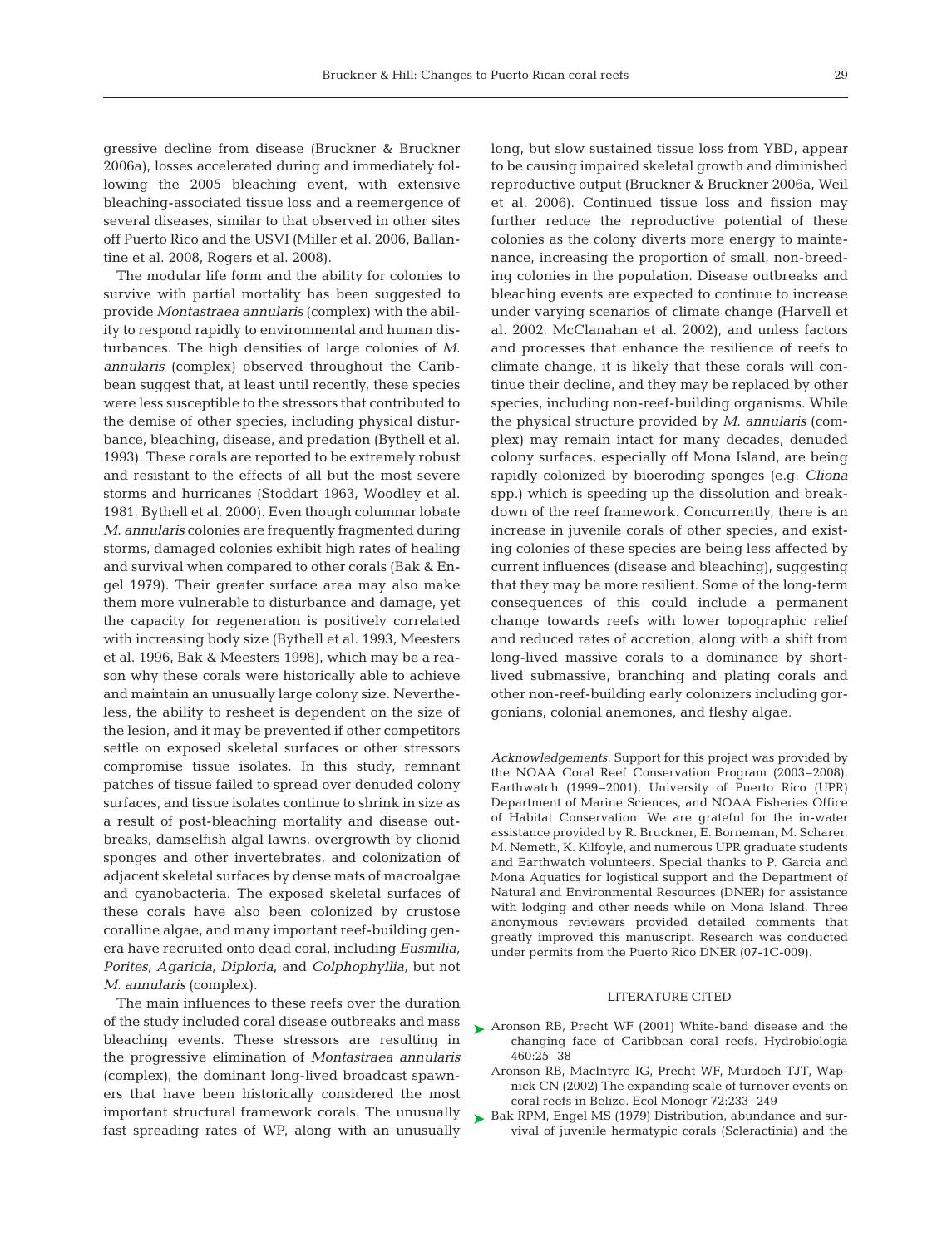community. Mar Biol 54:341–352

- ► Bak RPM, Meesters EH (1998) Coral population structure: the hidden information of colony size-frequency distributions. Mar Ecol Prog Ser 162:301–306
	- Ballantine DL, Appeldoorn RS, Yoshioka P, Weil E and others (2008) Biology and ecology of Puerto Rican coral reefs. In: Reigl BM, Dodge RE (eds) Coral reefs of the world. 1. Coral reefs of the USA. Springer, Berlin, p 375–406
	- Bruckner AW (2003) Proceedings of the Caribbean *Acropora* workshop: potential application of the Endangered Species Act as a conservation strategy. NOAA Tech Memo NMFS-OPR-24, Silver Spring, MD
	- Bruckner AW, Bruckner RJ (2003) Coral predation by *Sparisoma viride* and lack of relationship with coral disease. Proc 9th Int Coral Reef Symp Bali 2:1245–1250
- ► Bruckner AW, Bruckner RJ (2006a) Consequences of yellow band disease (YBD) on *Montastraea annularis* (species complex) populations on remote reefs off Mona Island, Puerto Rico. Dis Aquat Org 69:67–73
	- Bruckner AW, Bruckner RJ (2006b) The recent decline of *Montastraea annularis* (complex) coral populations in western Curacao: a cause for concern? Rev Biol Trop 54:  $45 - 58$
	- Bruckner AW, Bruckner RJ (2006c) Restoration outcomes of the Fortuna Reefer Grounding at Mona Island, Puerto Rico. In: Precht WF (ed) Coral reef restoration handbook — the rehabilitation of an ecosystem under siege. CRC Press, Boca Raton, FL, p 257–270
- ► Bythell JC, Gladfelter E, Bythell M (1993) Chronic and catastrophic natural mortality of three common Caribbean corals. Coral Reefs 12:143–152
- ► Bythell JC, Hillis-Starr ZM, Rogers CS (2000) Local variability but landscape stability in coral reef communities following repeated hurricane impacts. Mar Ecol Prog Ser 204: 93–100
- Carpenter RC (1990) Mass mortality of *Diadema antillarum.* I. ➤ coral reef algal communities. Mar Biol 104:67–77
- ► Cervino J, Goreau TJ, Nagelkerken I, Smith GW, Hayes R (2001) Yellow band and dark spot syndromes in Caribbean corals: distribution rate of spread cytology and effects on abundance and division rate of zooxanthellae. Hydrobiologia 460:53–63
- Edmunds PJ, Carpenter RC (2001) Recovery of *Diadema antil-*➤ *larum* reduces macroalgal cover and increases the abundance of juvenile corals on a Caribbean reef. Proc Natl Acad Sci USA 98:5067–5071
- ► Edmunds PJ, Elahi R (2007) The demographics of a 15-year decline in cover of the Caribbean reef coral *Montastraea annularis.* Ecol Monogr 77:3–18
	- Gil-Agudelo DL, Smith GW, Garzón-Ferreira J, Weil E, Peterson D (2004) Dark spots disease and yellow band disease, two poorly known coral diseases with high incidence in Caribbean reefs. In: Rosenberg E, Loya Y (eds) Coral health and disease. Springer, Berlin, p 337–350
	- Gladfelter EH, Monahan RK, Gladfelter WB (1978) Growth rates of five reef-building corals in the northeastern Caribbean. Bull Mar Sci 28:728–734
- ► Goreau TF (1959) The ecology of Jamaican coral reefs. I. Species composition and zonation. Ecology 40:67–90
- ► Green EP, Bruckner AW (2000) The significance of coral disease epizootiology for coral reef conservation. Biol Conserv 96:347–361
- ▶ Harvell CD, Mitchell CE, Ward JR, Altizer S, Dobson AP, Ostfeld RS, Samuel MD (2002) Climate warming and disease risks for terrestrial and marine biota. Science 296: 2158–2162
- importance of life history strategies in the parent coral Hughes TP (1984) Population dynamics based on individual ➤ size rather than age: a general model with a reef coral example. Am Nat 123:778–795
	- ► Hughes TP (1990) Recruitment limitation, mortality, and population regulation in open systems: a case study. Ecology 71:12–20
	- ► Hughes TP (1994) Catastrophes, phase shifts, and large scale degradation of a Caribbean reef. Science 265:1547–1551
		- Hughes TP, Tanner JE (2000) Recruitment failure, life histories, and long term decline of Caribbean corals. Ecology 81:2250–2263
		- Jackson JBC (1992) Pleistocene perspectives on coral reef community structure. Am Zool 32:719–731
		- Johnson KG, Budd AF, Stemann TA (1995) Extinction selectivity and ecology of Neogene Caribbean corals. Paleobiology 21:52–73
		- Jordán-Dahlgren E, Rodríguez-Martínez RE (2004) Coral diseases in Gulf of Mexico reefs. In: Rosenberg E, Loya Y (eds) Coral health and disease. Springer, Berlin, p 105–118
		- Knowlton N (1992) Thresholds and multiple stable states in coral reef community dynamics. Am Zool 32:674–682
		- Kramer PR, Lang JC (2003) The Atlantic and Gulf Rapid Reef Assessment (AGRRA) protocols: former version 2.2. In Lang JC (ed) Status of coral reefs in the western Atlantic: results of initial surveys, Atlantic and Gulf Rapid Reef Assessment (AGRRA) Program. Atoll Res Bull 496: 611–624
		- Lessios HA (1988) Mass mortality of *Diadema antillarum* in the Caribbean: What have we learned? Annu Rev Ecol Syst 19:371–393
		- McClanahan T, Polunin N, Done T (2002) Ecological states and the resilience of coral reefs. Conserv Ecol 6:18
		- Meesters EH, Wesseling I, Bak RPM (1996) Partial mortality in three species of reef-building corals and the relation with colony morphology. Bull Mar Sci 58:838–852
- Long-term effects on sea urchin population dynamics and  $\longrightarrow$  Miller J, Waara R, Muller E, Rogers C (2006) Coral bleaching and disease combine to cause extensive mortality on reefs of the US Virgin Islands. Coral Reefs 25:418
	- Raymundo LJ, Couch CS, Bruckner AW, Harvell CD and others (2008) Coral disease handbook. Guidelines for assessment, monitoring and management. Curie Communications, Melbourne
	- ▶ Richardson L, Goldberg W, Kuta K, Aronson R and others (1998) Florida's mystery coral killer explained. Nature 392: 557–558
		- Rogers CS, Miller J, Muller E, Edmunds PJ and others (2008) Ecology of coral reefs in the US Virgin Islands. In: Reigl BM, Dodge RE (eds) Coral reefs of the world. 1. Coral reefs of the USA. Springer, Berlin, p 303–374
	- ► Santavy DL, Peters EC, Quirolo C, Porter JW, Bianchi CN (1999) Yellow-blotch disease outbreak on reefs of the San Blas Islands, Panama. Coral Reefs 18:97
		- Stoddart DR (1963) Effects of Hurricane Hattie on the British Honduras reefs and cays, October 30–31, 1961. Atoll Res Bull 95:1–142
	- ► Sutherland KP, Porter JW, Torres C (2004) Disease and immunity in Caribbean and Indo-Pacific zooxanthellate corals. Mar Ecol Prog Ser 266:273–302
	- ► Szmant AM (1991) Sexual reproduction by the Caribbean reef corals *Montastraea annularis* and *M. cavernosa.* Mar Ecol Prog Ser 74:13–25
		- Szmant-Froelich AM (1985) The effect of colony size on the reproductive ability of the Caribbean coral *Montastraea annularis* (Ellis and Solander). Proc 5th Int Coral Reef Symp Tahiti 4:295–300
		- Weil E (2004) Coral reef diseases in the wider Caribbean. In: